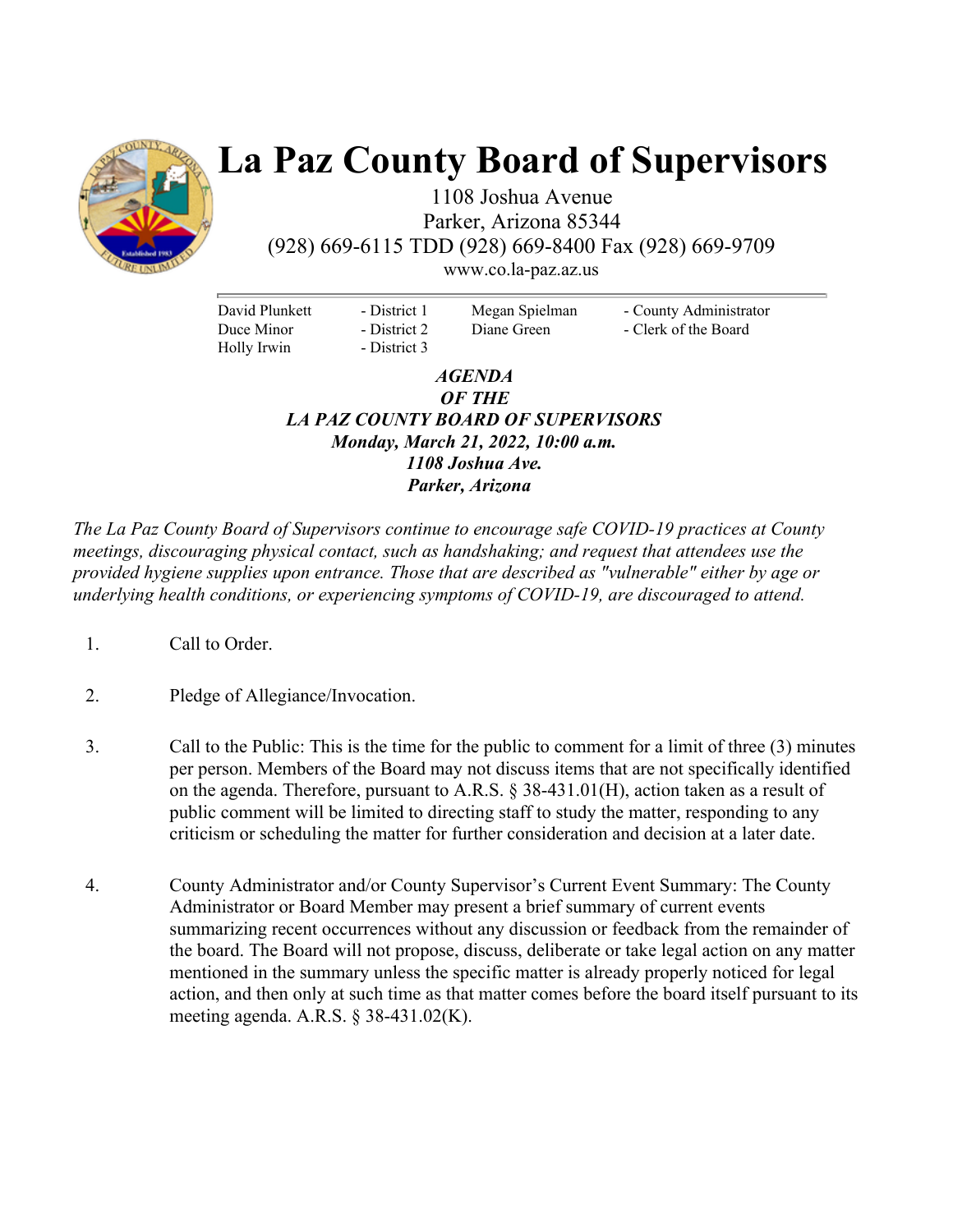La Paz County Board of Supervisors Monday, March 21, 2022, 10:00 a.m. Regular Meeting

*The following items listed under the CONSENT AGENDA will be considered as a group and acted on by one motion with no separate discussion of said items, unless a Board Member so requests. In that event, the item will be removed from the CONSENT AGENDA for separate discussion and action.* 

#### 5. **CONSENT AGENDA** *(Discussion and possible action on the following items):*

- a. Approval of Minutes of the Monday, November 1, 2021, 10:00 a.m., Regular Meeting; Wednesday, November 10, 2021, 1:30 p.m., Special Meeting; Monday, November 15, 2021, 10:00 a.m. Regular Meeting; Monday, November 22, 2021, 10:00 a.m., Worksession; Monday, December 6, 2021, 10:00 a.m., Regular Meeting – *Clerk of the Board.*
- b. Approve to create a new full-time position, job description and pay plan for an Office Manager in the Parks Department and reallocate funding from operations to personnel - *Human Resources.*
- c. Approve to appoint the position of Deputy Sheriff, a vacant and budgeted position *Sheriff.*
- d. Approve to appoint the position of Court Clerk (Front Counter) *Superior Court Clerk*.
- e. Approve to ratify the special detail assignment and temporary pay increase for Greg Bachmann, Public Health/Emergency Preparedness Coordinator, to act as the Interim Emergency Management Director, retroactive to October 26, 2021 - *County Administrator.*
- f. Approve Arizona Department of Health Services Intergovernmental Agreement, IGA 2021-059/CTR059134, Amendment No. 1, for COVID 19 Contact Tracing and Communication - *Health.*
- g. Approve Memorandum of Agreement between the La Paz County Sheriffs' Office and the Parker Police Department for management control of Criminal Justice Information System interface with Spillman to allow Parker Police Officers to use the Criminal Justice Information System at Mobile Data Computers in patrol cars; authorizing the Sheriff to sign the agreement - *Sheriff.*
- h. Approve the La Paz County Sheriff's Office to submit two (2) grant applications to the Arizona Governor's Office of Highway Safety for 2023; #1 for Overtime and ERE's for DUI Law Enforcement, and new breath test equipment for a total request of \$85,951; and #2 for speed enforcement overtime and ERE's, and for a new Patrol Car totaling \$93,549 - *Sheriff.*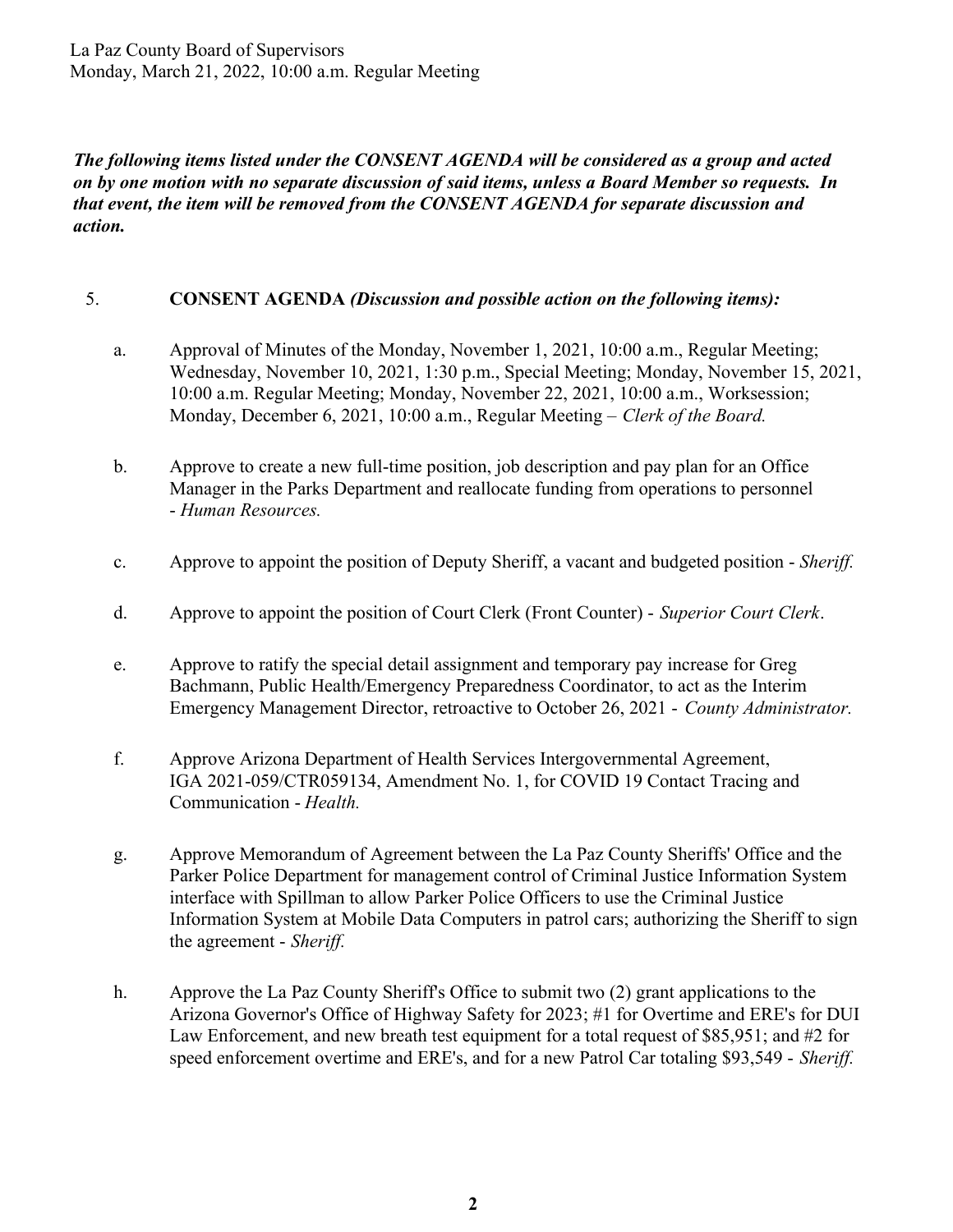- i. Approve to accept two (2) grants from the Arizona Department of Homeland Security/Operation Stone Garden; Grant contract number 210417-01, in the amount of \$138,900, for overtime, ERE's and mileage, and contract number 210417-02, in the amount of \$19,329, for a mobile License Plate Reader; a 100% percent reimbursement grant and budgeted item; authorizing the Sheriff to sign the agreements - *Sheriff.*
- j. Approve Memorandum of Understanding between the United States Border Patrol and the La Paz County Sheriff's Office for one Border Patrol Agent to be assigned to the La Paz County Narcotic's Task Force; at no cost, and effective on the date the last representative signs the agreement - *Sheriff.*
- k. Approve to amend 2022 Arizona Department of Administration (DOA), Arizona 911 grant agreement ADOA-AZ911-22-09, adding \$47,734.30 for a total grant award of \$144,855.30, to cover the non reoccurring costs associated with the AT&T transition, a budgeted grant - *Sheriff.*
- l. Approve to accept bid for Tax Deeded Property, APN: 302-49-053, in the amount of \$4,470, and \$30 for the recording fee; authorizing the Chairman and the Clerk of the Board to issue the quit claim deed - *Clerk of the Board.*

## m. *Sitting as the Jail District Board of Directors:*

- 1. Approve to appoint the position of Detention Sergeant, a vacant and budgeted position.
- 2. Approve to appoint the position of Detention Officer, a vacant and budgeted position.

## **REGULAR AGENDA** *(Discussion and possible action on the following items):*

| 6.  | Presentation: Community Health Worker Program - Health.                                                                                |
|-----|----------------------------------------------------------------------------------------------------------------------------------------|
| 7.  | La Paz County 2022 Redistricting Update - County Attorney.                                                                             |
| 8.  | Approve to participate with the State Wide Transition of 911 phone services from Frontier to<br>$AT&T$ - Sheriff.                      |
| 9.  | Approve Bioterrorism/Health Department Auto Lease Agreement, a budgeted item - Health.                                                 |
| 10. | Approve to amend the La Paz County Personnel Policy and Procedure Handbook,<br>Section 2.22 Compensation - Human Resources.            |
| 11. | Adoption of the Public Safety Personnel Retirement System Pension Funding Policy for<br>fiscal years 2017-2022. - Board of Supervisors |